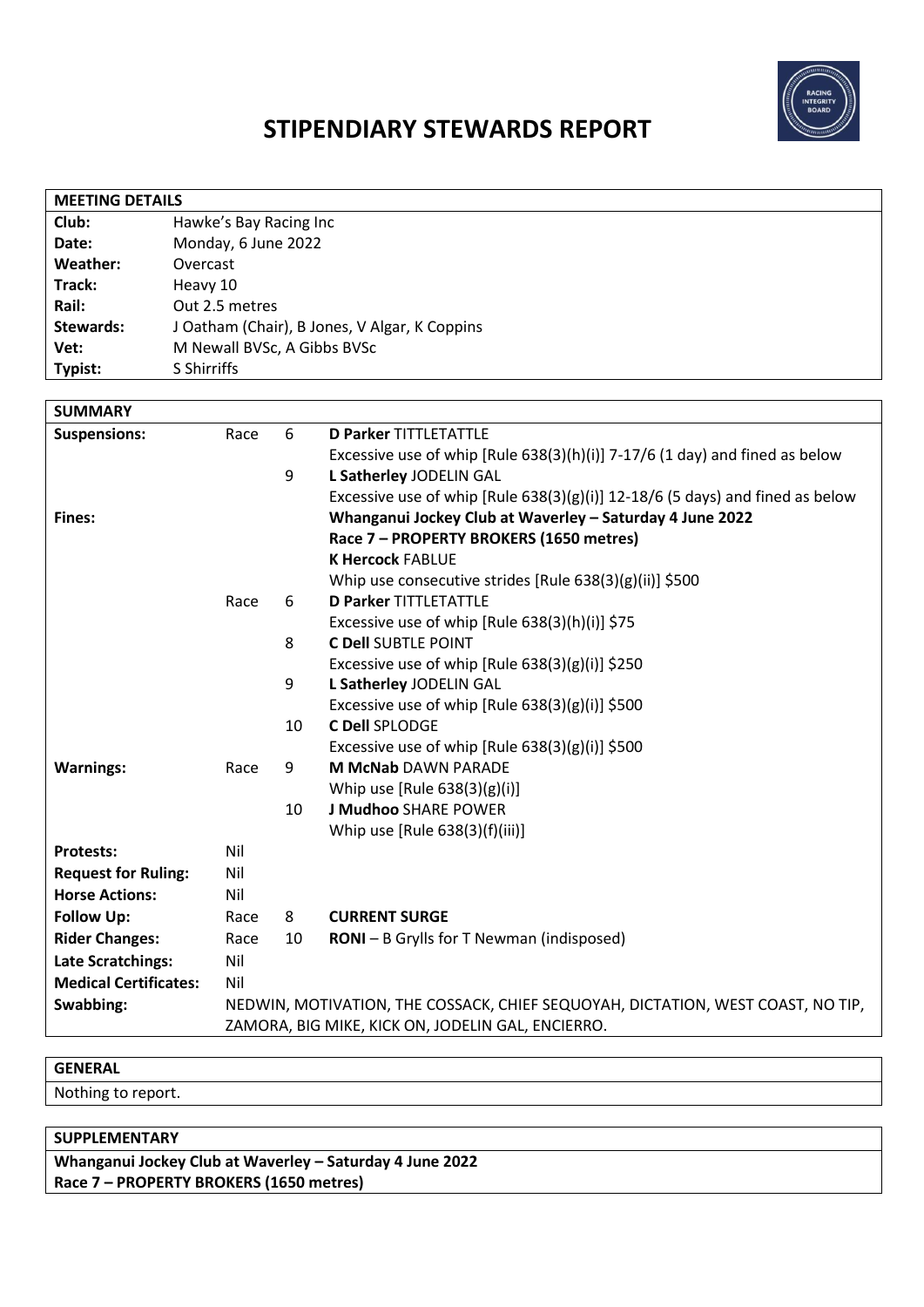**K Hercock** (FABLUE)– At an adjourned inquiry, K Hercock admitted a charge of using the whip in two consecutive strides on her mount FABLUE just short of the finish. After considering submissions the Adjudicative Committee imposed a fine of \$500.

# **Race 1 THREE WISE BIRDS MAIDEN HURDLE 2500 OBRIGADO** (D Parker) - Slow to begin. Had to be steadied off heels near the 2000 metres. **SONGSUNGBLU** (E Farr) - Slow to begin. Knuckled after jumping the first fence. Retired from the race prior to jumping the final two fences when well beaten. **TAHUROA HEIGHT** (K Joyce) - Over-raced in the early stages going back onto OBRIGADO near the 2000 metres. **ELUSIVE ACE** (S Karnicnik) - Hampered jumping the fence near the 600 metres. **DEVOTED** (M Roustoby) - Retired from the race prior to jumping the final two fences when well beaten. **PRINCESS JENNI** (A Roustoby) - Jumped indifferently throughout. Retired from the race prior to jumping the final two fences when well beaten. LA FAVORITA (P Matthews) - Raced wide without cover and commenced to give ground passing the 800 metres. Retired from the race prior to jumping the final two fences when well beaten. **ABU DHABI** (A Kuru) - Hampered jumping the fence near the 600 metres. Retired from the race prior to jumping the final fence.

**Race 2 THE COSSACK CHAMPION NZ JUMPER MAIDEN HURDLE 2500 QUAFF** (S O'Malley) - Slow to begin.

**MOTIVATION** (A Kuru) - Misjudged the fence passing the 1000 metres.

**SUMMER MONSOON** (M Roustoby) - Retired from the race prior to jumping the final two fences when well beaten.

**PLUSHENKO** (D Parker) - Retired from the race prior to jumping the final two fences when well beaten.

**BULLITT** (S Karnicnik) - Retired from the race prior to jumping the final two fences when well beaten.

**HUGH GLASS** (H McNeill) - Badly misjudged the final fence.

**RACE COMMENTS**

**E Farr** (MRS TWINKLETOES) - Spoken to regarding her whip use, being just forward of the shoulder on one occasion in the final straight.

## **Race 3 KS BROWNE HURDLE 3100 (Prestige Jumping Race)**

**KEYBOARD WARRIOR** (A Roustoby) - Hit the fence passing the 1000 metres.

**GINGER TOO** (A Kuru) - Landed awkwardly after jumping the fence passing the 1000 metres. Hit the final fence and fell, dislodging its rider and hampering ENGLISH GAMBLER. A Kuru was uninjured. GINGER TOO underwent a postrace veterinary inspection which did not reveal any obvious abnormality.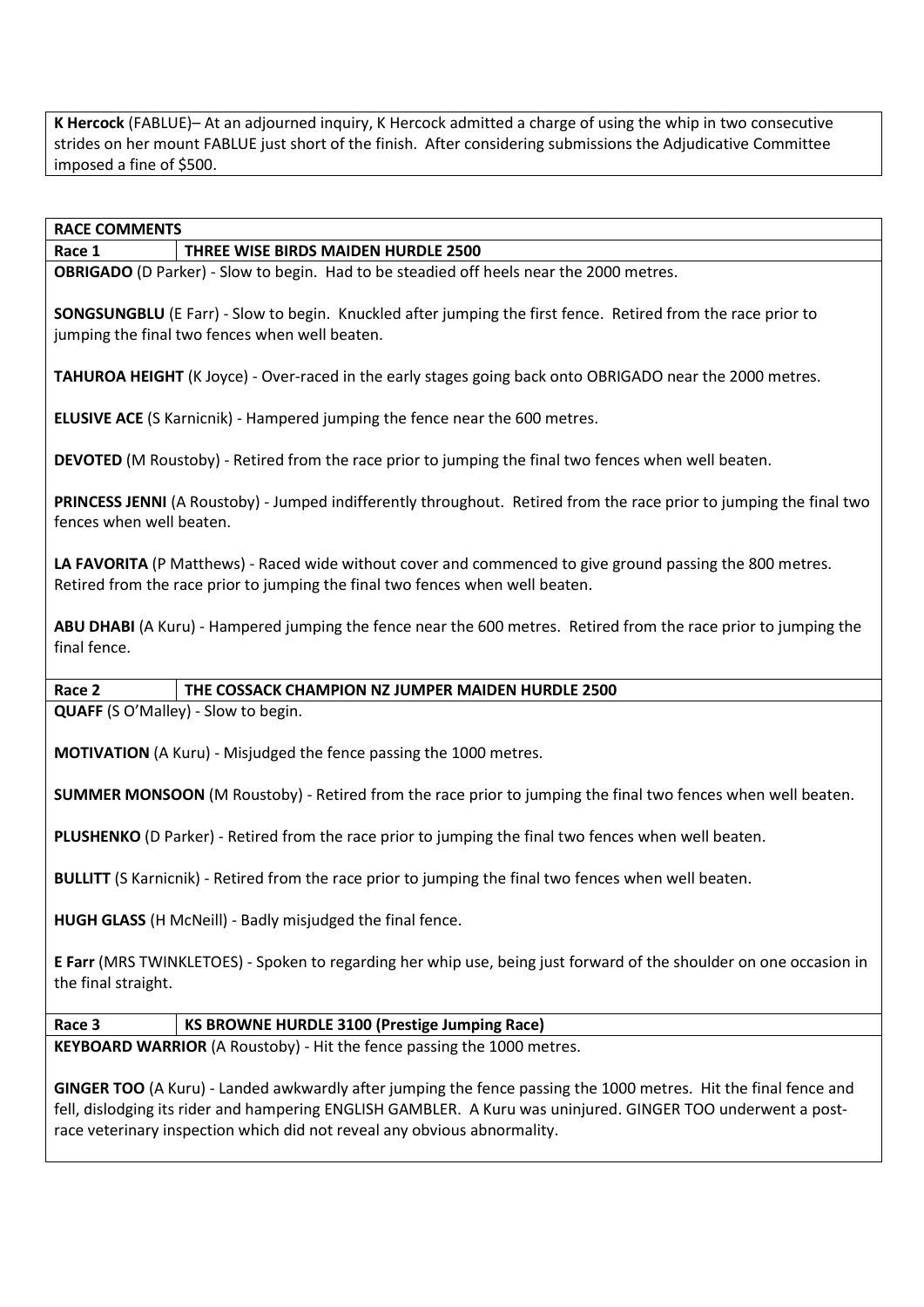**ENGLISH GAMBLER** (H McNeill) - Raced keenly in the lead in the early and middle stages. Hampered after jumping the final fence when attempting to avoid the fallen runner with the rider losing the use of his irons for the remainder of the race.

**THE COSSACK** (S Phelan) - Misjudged the fence near the 600 metres.

**AIGNE** (E Farr) - Put in a poor jump at the fence near the 600 metres, then commenced to give ground and was retired from the race prior to jumping the final two fences.

## **Race 4 FLAIR AMATEUR 2100**

**MADURO** (A Scott) - Began awkwardly losing ground.

**MISS SHER NAN** (V Mason) - Began awkwardly losing ground. Had to be steadied to avoid the heels of LOCHWINNOCH (S MacNab), which shifted inwards near the 1800 metres when not fully clear. S MacNab was advised to exercise greater care when shifting ground.

**SACRED DELIGHT** (J McIlroy) - Hampered shortly after the start, losing ground.

JAKKI SPARROW (S Van Lierde) - Restrained in the early stages after jumping from the outside barrier, becoming detached from the body of the field. Rider S Van Lierde was shown footage and spoken to advisedly being advised that she would be expected to show better judgement in future.

## **Race 5 HAWKE'S BAY HUNT RACEDAY 2 JULY MAIDEN STEEPLECHASE 4000**

**ALFIE DEE** (S Karnicnik) - Slow to begin.

**SHOCKING BILL** (E Farr) – Jumped poorly early stages and continued to jump indifferently throughout becoming tailed off before being retired from the race prior after jumping the fence near the 1200 metres.

**MEANT TO BE** (A Roustoby) - Blundered badly after jumping the fence near the 2300 metres. Badly misjudged the fence near the 1000 metres. Retired from the race after jumping the fence near the 450 metres when well beaten.

**DONARDO** (H McNeill) - Landed awkwardly after jumping the second of the double on the second occasion.

**ZINZAN** (S O'Malley) - Hit the last fence and blundered on landing, losing momentum.

## **Race 6 POVERTY BAY HUNT FERGUSON GOLD CUP 4000 (Prestige Jumping Race)**

**PYTHAGORAS** (S Fannin) - Put in a poor jump at the first fence and blundered on landing. Misjudged the fence near the 450 metres and fell, dislodging its rider who was uninjured. A post-race veterinary inspection of PYTHAGORAS did not reveal any obvious abnormality.

**ZAMORA** (S O'Malley) - Misjudged the fence near the 3000 metres.

**TITTLETATTLE** (D Parker) - Put in a poor jump at the fence near the 2600 metres. Badly misjudged the fence near the 1400 metres, almost dislodging its rider.

**D Parker** (TITTLETATTLE) - Admitted a charge in that he struck his mount TITTLETATTLE 14 times prior to 100 metre mark (four more than permitted). After considering submissions the Adjudicative Committee imposed a suspension of his licence from the conclusion of racing today, Monday 6 June up to and including racing on Friday, 17 June (1 national jumping/highweight riding day) and in addition imposed a fine of \$75.

## **Race 7 HAWKE'S BAY OWNERS & BREEDERS ASSOCIATION 2100**